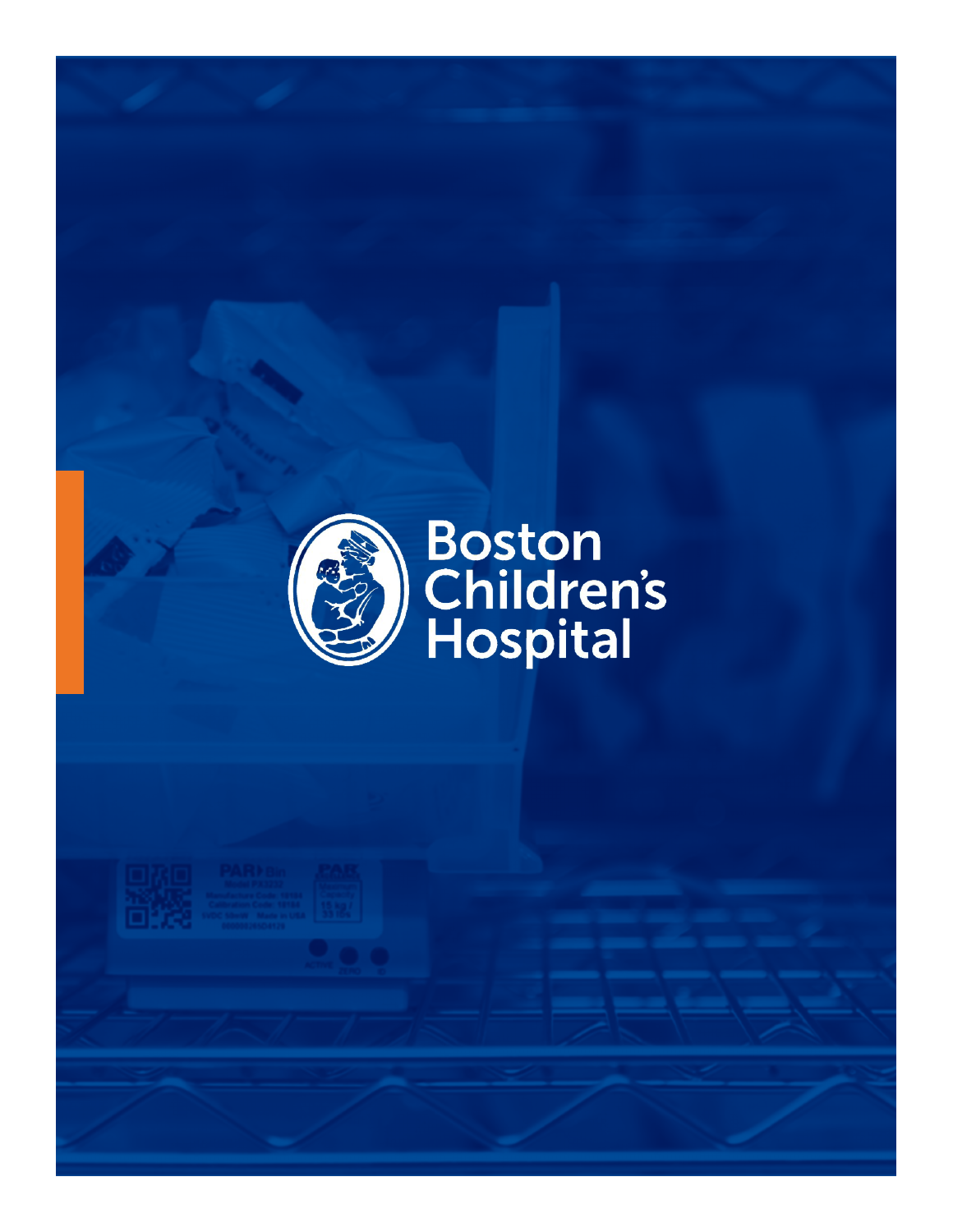



### CASE STUDY

**Boston Children's automates inventory handling, boosts visibility with PAR Excellence's technology** 

**NO. OF HOSPITALS NO. OF SCALES**  1 16,670 7 104

**INSTALLED**

**DEPARTMENTS WITH SCALES**

**NO. OF LOCATIONS WITH SCALES**

### WEIGHT-BASED TRACKING OPTIMIZES PAR LEVELS, CUTS EXPIRED PRODUCT COSTS

Sustaining a reputation as a top pediatric hospital means performing at a high level in care delivery and every critical process, such as inventory management, that makes it possible. For Boston Children's Hospital, the solution for keeping inventory under control – and getting caregivers out of the inventory business – has been an integrated hardware and software solution from PAR Excellence.

Ranked America's number-one pediatric hospital for 2017 by US News and World Report, Boston Children's Hospital includes a 400-bed main facility in Boston and a large ambulatory care facility in Waltham, Mass. The hospital sees about 25,000 inpatient admissions and 557,000 clinical visits annually, and supply chain activity accounts for nearly one third of operating expenses.

The system in place before PAR Excellence came on the scene – a mix of locked cabinets that required nurses to perform a series of steps in order to access supplies, along with manual counts and replenishment – was burdening caregivers and creating substantial compliance problems.

The industry trend toward reimbursement based on diagnostic codes or other bundled rates such as

# AT A GLANCE

Implemented mix of PAR Excellence weight-based inventory control for stock items and barcode scanning of lot numbers and expiration dates for highdollar, non-stock items

# **RESULTS**



\$120K in system's first year by optimizing par levels

Cut OR inventory by \$100K in ambulatory-care facility

Reduced or avoided product expiration losses by \$400K

per diems made the ability to charge supplies to each patient less critical. Instead, the focus was on automation and keeping caregivers focused on patients.

"Management of supplies historically has been on the nursing staff," said Andrew Singer, senior director, Supply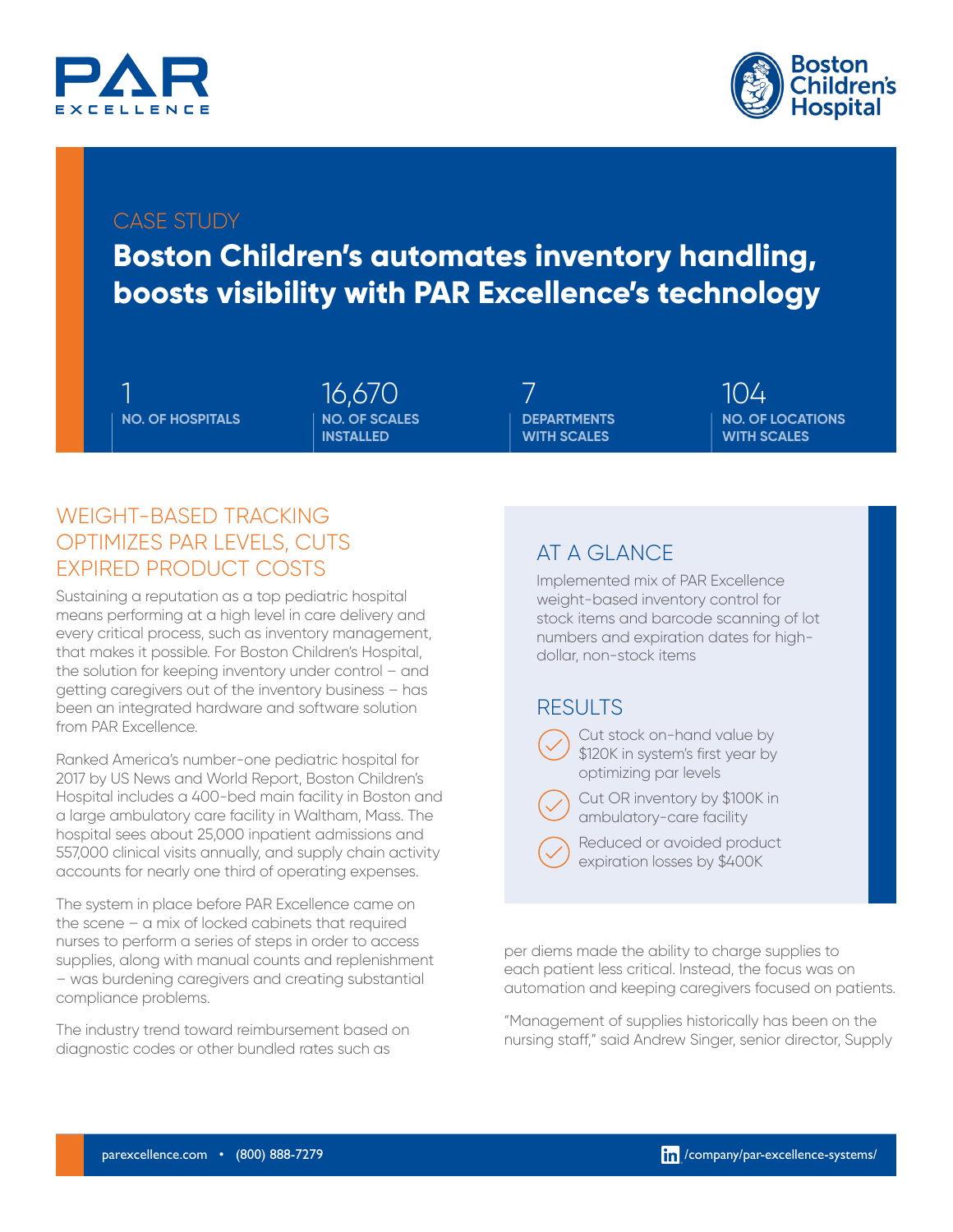# **EXCELLENC**



Chain Management. "But the cabinets weren't used properly. They were doing orders by adjusting numbers in the system to show current on-hand quantity, or they were ordering manually."

Without "trustworthy data" about usage and on-hand quantities, Singer explained, "we saw lots of issues with overstock, stock outs, and never-updated or inappropriate par levels."

Added David Walsh, director, Supply Chain Administration: "End users couldn't always be sure what they had, what they used, or what they needed."

Finalists in the RFP process were PAR Excellence and a vendor that offered a bin-and-tag system. Boston Children's selected PAR Excellence both for its lower operating cost and its focus on reducing manual processes.

"The other system put lots of requirements on our nursing staff," Singer said. "We wanted the process to be more automated, so we liked PAR Excellence, including the predictive par-level measurements based on parameters we set for days' supply and reorder points."

# BLEND OF WEIGHT-BASED AND LOT-SCANNING SOLUTIONS PROVIDES TAILORED APPROACH TO INVENTORY CONTROL

Boston Children's started its rollout of PAR Excellence systems a few years ago on inpatient floors, followed by areas such emergency rooms and supporting stock rooms. As products are taken and replenished, the PAR Excellence hardware registers the weight change and translates it into real-time quantities, reorder recommendations, and usage data for analysis using PAR Excellence analytics software.

"We are now capable of doing installs on our own," Singer noted, "but we found it very helpful to work side by side with PAR Excellence staff, and it was a great opportunity to get the program embedded in the hospital."

More recently, the hospital network has leveraged its PAR Excellence infrastructure with an expansion into its cath labs and interventional radiology areas, using lot number and expiration date scanning to help reduce

product spoilage and simplify special activities such as recall management and consigned-product control.

"Those areas have lower volume but higher dollars per item," explained Walsh. "The PAR Excellence system has been a great tool for expiration-dated products. In some areas, we had a great amount of expired product. That's now one or two percent of what it used to be."

#### *The PAR Excellence system also simplifies transfers between locations, to enable pooling of costly supplies and reduce overall stocking levels.*

The software behind the system runs on a single, local server. Interfaces to the hospital's materials management, billing and ADT systems automate data exchange between the PAR Excellence infrastructure and the hospital, further reducing manual inventory processes.

"It's very low maintenance, from a system perspective," Singer said.

For stock items, the system automatically checks weight-based inventory bins every five minutes to provide constant oversight. In procedure rooms, non-stock items are scanned to individual patients, leveraging the PAR Excellence monitoring and ordering backend, interfaces, and analytics.

"Our goal is to try to have as much as possible on the system one way or another – louvered panels with bins, scanned items, PAR Mobile handhelds," Walsh said. "One of the things we like best is having a complete inventory management solution available to us through PAR Excellence."

# RESULTS: INCREASED VISIBILITY AND AUTOMATION, REDUCED INVENTORY SPEND

Implementing PAR Excellence solutions for inventory control and analysis has had a positive impact on both inventory spending and inventory practices. A big part of that has been improved visibility into on-hand stock and actual usage – and the resulting confidence that brings for right-sizing the inventory.

"When we first implemented the new system, we had a ton of extra supplies," Singer said. "We reduced inpatient stock on hand by about \$120,000 by adjusting par levels from 30 days to 9 days."